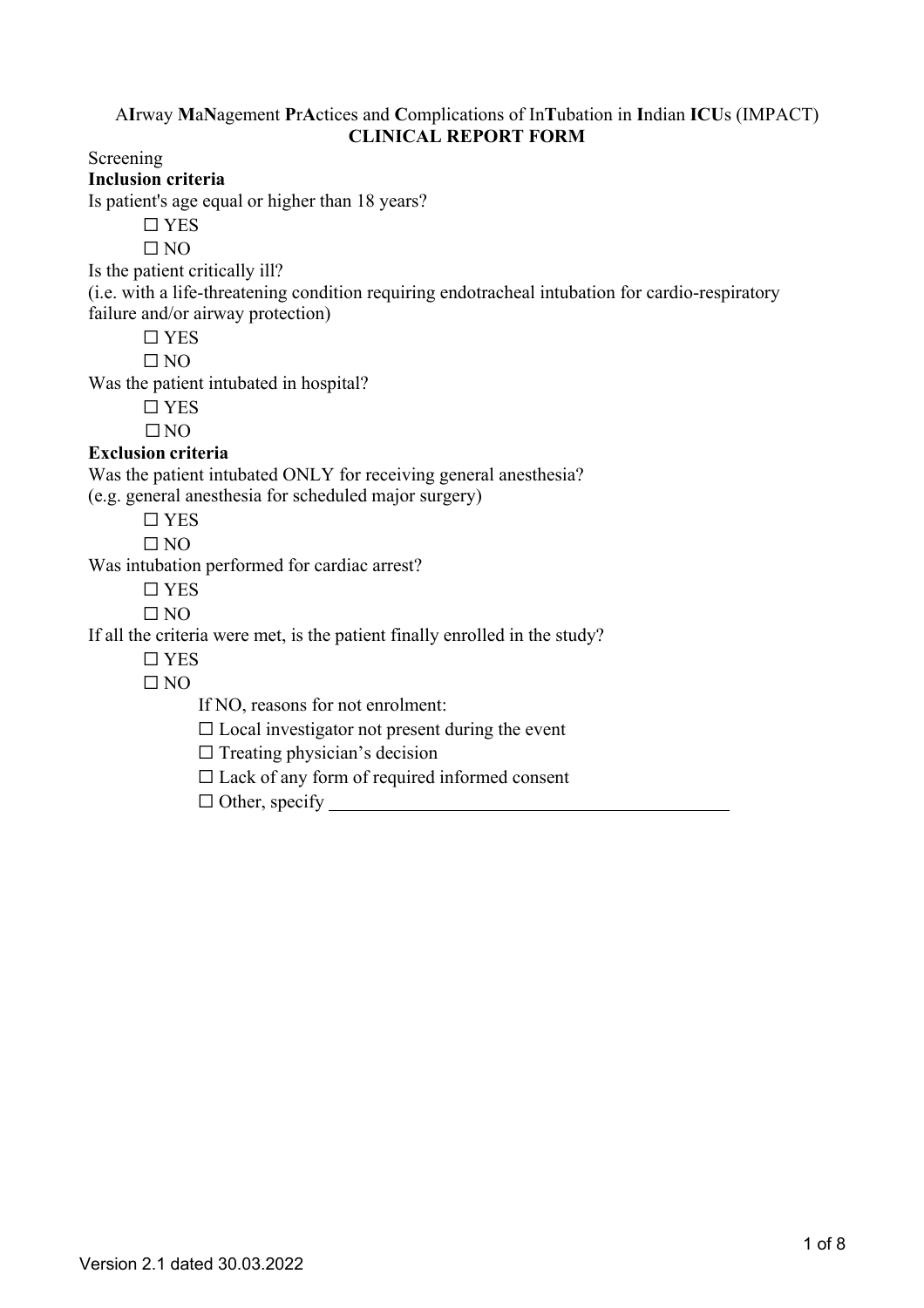|                                                     | <b>Patient's ID number:</b> |                                                                |
|-----------------------------------------------------|-----------------------------|----------------------------------------------------------------|
| Age:                                                | $Sex: M \square F \square$  |                                                                |
|                                                     |                             |                                                                |
| Date of hospital admission: _____________(DD/MM/YY) |                             |                                                                |
|                                                     |                             | Source of ICU admission: Ward / ED/ Other ICU / Other hospital |
|                                                     |                             |                                                                |
|                                                     |                             |                                                                |
|                                                     |                             |                                                                |
|                                                     |                             |                                                                |
| <b>Reason for Intubation</b>                        |                             |                                                                |
| $\Box$ Emergent/ Elective                           |                             |                                                                |
| $\Box$ Respiratory failure                          |                             |                                                                |
| $\Box$ Airway obstruction                           |                             |                                                                |

 $\Box$  Cardiovascular instability ☐ Neurological impairment

□ Other \_\_\_\_\_\_\_\_, Please specify

**Date** of **intubation**: (DD)/ (MM)/ (YY) **Time of intubation**: \_\_\_\_\_\_\_\_\_\_ AM / PM

**APACHE II score** at the time of Intubation: **SOFA score** at the time of Intubation: **Anticipated ("anatomical") difficult airway** management?  $\Box$  YES  $\Box$  NO ☐ Evaluation not performed If evaluation performed: Method used **Malampatti Score LEMON MACOCHA score** Other, please specify,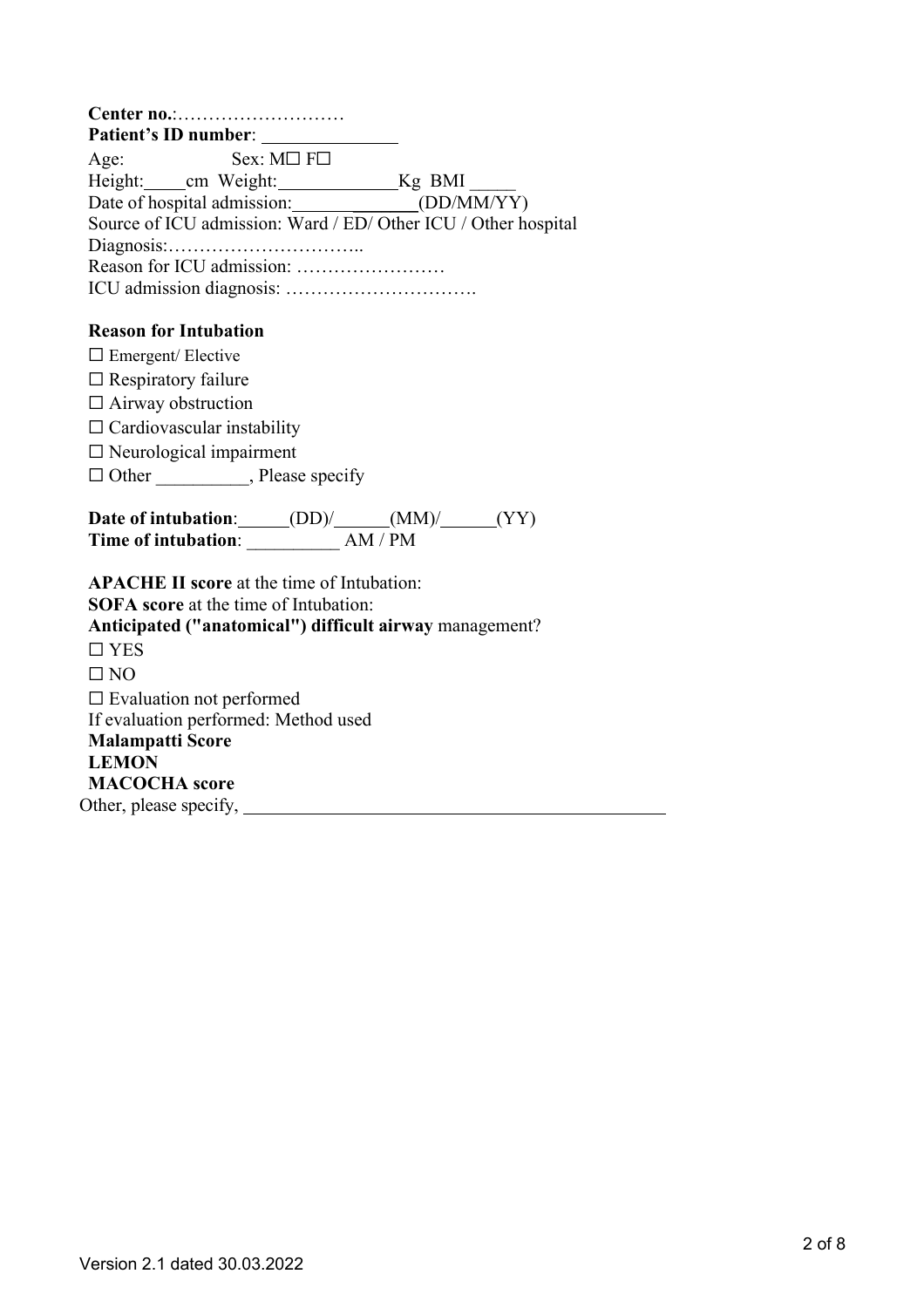**Vital signs 30 mins before intubation** (as Baseline) GCS: HR: SBP DBP  $MAP$  SpO<sub>2</sub> **Already on vasopressors**? Yes / No If yes Drug Dose **Fluid load administered** in the last 30 minutes before intubation? Yes / No If yes, specify bolus volume ml **Ongoing respiratory support**: Yes / No, If yes please specify Nasal Cannula / Oxygen mask/ NRBM/ High flow nasal cannula (HFNC)/ Continuous positive airway pressure (CPAP) /Noninvasive positive pressure ventilation (NPPV) Sr. Potassium ………………. mEq/L – mmol/L **Laryngoscopy and intubation practices Preoxygenation methods:** O<sub>2</sub> Mask / CPAP / NIV /HFNC / Ambu bag and Mask **Patient position during preoxygenation:** Supine / Ramp Specify SpO2 at the end of preoxygenation:  $\%$ **Oxygen administration during laryngoscopy**/fiberscope (apneic oxygenation)? Yes /No **Method of intubation**: Regular intubation /Rapid Sequence Intubation / Delayed Sequence Intubation **Drugs used**: Midazolam / Lorazepam / Fentanyl / Morphine / Thiopentone/Propofol / Etomidate / Ketamine: Succinylcholine/ Rocuronium / Vecuronium/ Atracurium / Cisatracurium **Cricoid pressure applied**? Yes / No **Method for first laryngoscopy**: Direct laryngoscopy with Macintosh blade / Direct laryngoscopy with Miller blade / Videolaryngoscopy - Macintosh – type blade / Hyperangulated blade **Did you need any external laryngeal manipulation?** Yes / No, If yes: BURP / ELP **Airway adjunct used?** Yes / No, If yes: Bougie / Stylet / Other, specify **Total number of laryngoscopy attempts:** 1 /2 /3 /4 **Route of intubation**: Orotracheal /Nasotracheal **Was Preoxygenation given between laryngoscopic attempts**? Yes / No **How did you confirm endotracheal placement of the ETT**? Tick all that apply 5 point Auscultation / Waveform capnography / Capnometry / USG / X-ray Chest **Vitals at the time of intubation** HR: SBP DBP MAP SpO<sub>2</sub> **Vitals immediately after intubation** (every 5 mins for 30 mins) HR: SBP DBP  $MAP$  SpO<sub>2</sub> **Did any complications occur during intubation**? Yes / No If Yes, please specify: Hypoxia/ Hypotension/ Arrhythmias/ Cardiac Arrest / Aspiration **If intubation failed, how did you secure the airway**?  $\Box$  Supraglottic airway insertion □ Cricothyroidotomy ☐ Percutaneous tracheostomy  $\Box$  Surgical tracheostomy ☐ Cannot intubate cannot oxygenate scenario  $\Box$  Other

*Operator's training* **Specify total number of operators involved in the procedure and qualified to perform of intubation 1/2/3/4 Operator performing the 1st attempt**  $\Box$  Medical student □ Resident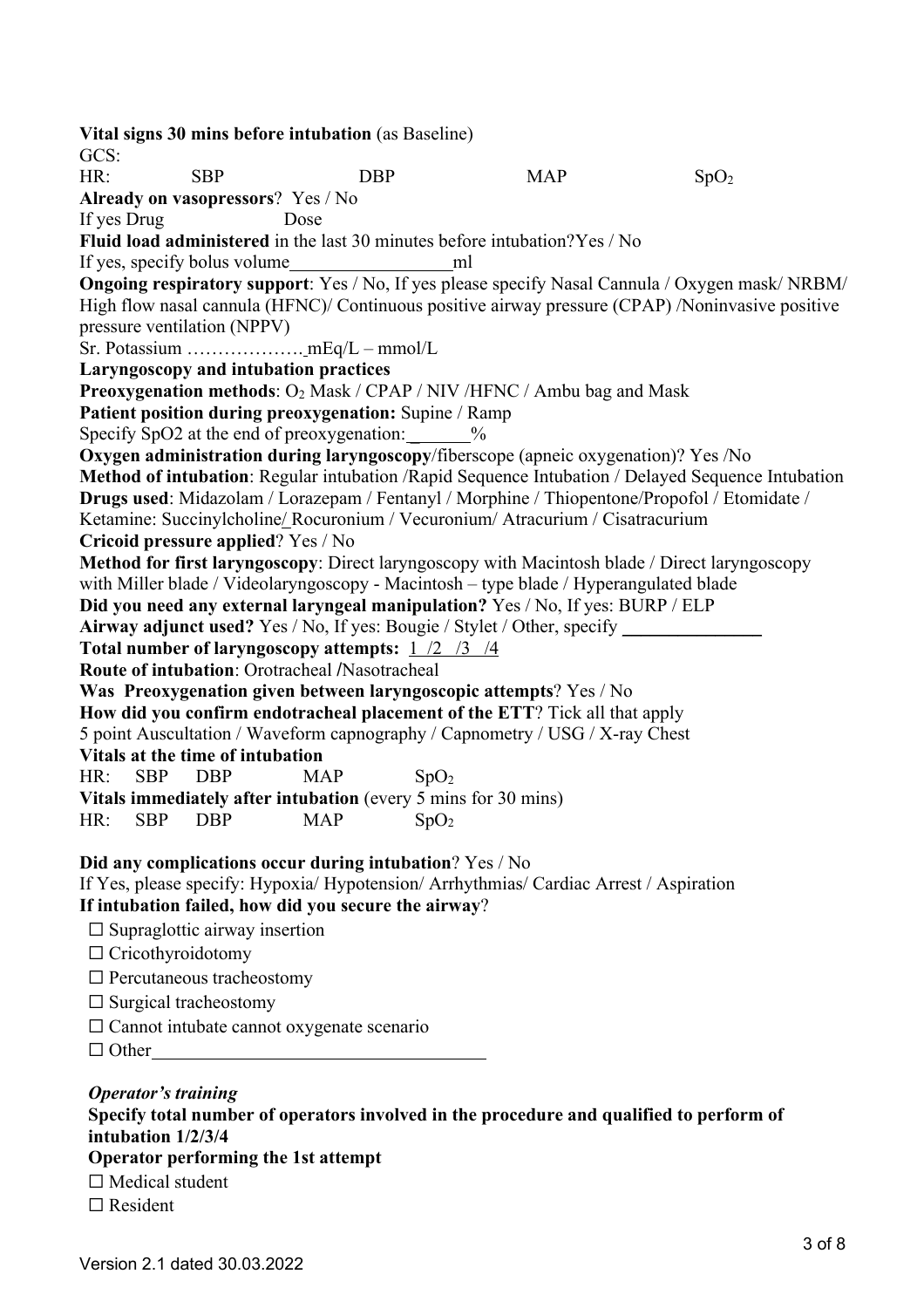□ Fellow

- $\Box$  Staff physician/consultant
- □ Other

## **Specify the field of training of the operator performing the 1st attempt**:

- □ Anesthesia and Intensive Care
- ☐ Critical Care/Intensive Care
- □ Emergency Medicine
- ☐ Internal Medicine
- ☐ Pulmonary Medicine
- ☐ Pulmonary and Critical Care Medicine

□ Surgery

 $\Box$  Other

### **No. of intubation(s)/week of the operator performing the 1st attempt**:

- $\Box$  < 1 intubation/week
- $\Box$  2 -5 intubations/week
- $\Box$  6 10 intubations/week
- $\Box$  11 20 intubations/week

 $\square$  > 20 intubations/week

# **Is the operator performing the successful attempt the same as the operator performing the 1st attempt**?

#### $\Box$  YES  $\Box$  NO

#### **Operator performing the successful attempt**:

- $\Box$  Medical student
- □ Resident
- $\Box$  Fellow
- $\Box$  Staff physician/consultant
- ☐ Other

#### **Specify the field of training of the operator performing the successful attempt**:

- ☐ Anesthesia and Intensive Care
- ☐ Critical Care/Intensive Care
- □ Emergency Medicine
- □ Internal Medicine
- ☐ Pulmonary Medicine
- ☐ Pulmonary and Critical Care Medicine
- □ Surgery
- □ Other

#### **No. of intubation(s)/week of the operator performing the successful attempt**:

- $\Box$  < 1 intubation/week
- $\square$  2 -5 intubations/week
- $\Box$  6 10 intubations/week
- $\Box$  11 20 intubations/week
- $\square$  > 20 intubations/week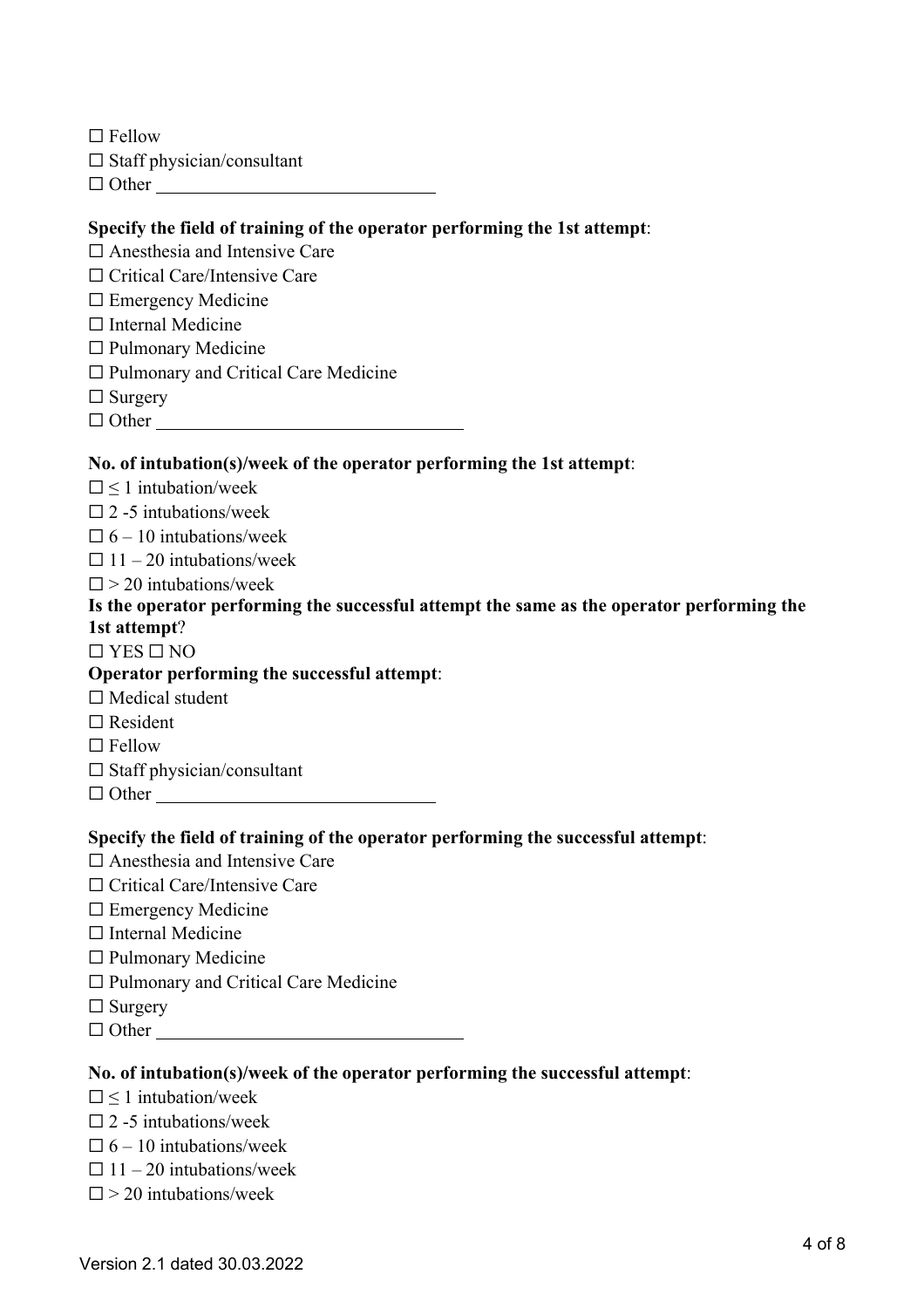# **OUTCOME OF INTUBATION**

| Lowest systolic blood pressure after intubation (within 60 minutes from the procedure)                                                                                                                                         |                                                                                                       |
|--------------------------------------------------------------------------------------------------------------------------------------------------------------------------------------------------------------------------------|-------------------------------------------------------------------------------------------------------|
| available?                                                                                                                                                                                                                     |                                                                                                       |
| $\Box$ YES $\Box$ NO                                                                                                                                                                                                           |                                                                                                       |
|                                                                                                                                                                                                                                |                                                                                                       |
| Systolic blood pressure < 90 mmHg was present for more than 60 minutes?                                                                                                                                                        |                                                                                                       |
| $\Box$ YES $\Box$ NO                                                                                                                                                                                                           |                                                                                                       |
| Lowest diastolic blood pressure after intubation (within 60 minutes from the procedure)                                                                                                                                        |                                                                                                       |
| available?                                                                                                                                                                                                                     |                                                                                                       |
| $\Box$ YES $\Box$ NO                                                                                                                                                                                                           |                                                                                                       |
|                                                                                                                                                                                                                                |                                                                                                       |
| Heart rate after intubation (within 60 minutes from the procedure) available?                                                                                                                                                  |                                                                                                       |
| $\Box$ YES $\Box$ NO                                                                                                                                                                                                           |                                                                                                       |
|                                                                                                                                                                                                                                |                                                                                                       |
| Need of new/increase of vasopressors/inotropes after intubation?                                                                                                                                                               |                                                                                                       |
| $\Box$ YES $\Box$ NO                                                                                                                                                                                                           |                                                                                                       |
| Specify all inotropes/vasopressors that apply:                                                                                                                                                                                 |                                                                                                       |
|                                                                                                                                                                                                                                |                                                                                                       |
|                                                                                                                                                                                                                                |                                                                                                       |
|                                                                                                                                                                                                                                |                                                                                                       |
|                                                                                                                                                                                                                                |                                                                                                       |
|                                                                                                                                                                                                                                |                                                                                                       |
| mcg/Kg/min                                                                                                                                                                                                                     |                                                                                                       |
| Total volume of administered fluid after intubation (within 60 minutes from the procedure)                                                                                                                                     | Fluid bolus administered after intubation (within 60 minutes from the procedure)?YES $\Box$ NO $\Box$ |
| Arterial blood gas analysis available after the procedure? (within 1 hour) YES $\square$ NO $\square$<br>Specify FiO2 $\%$                                                                                                     | $\%$                                                                                                  |
|                                                                                                                                                                                                                                |                                                                                                       |
| $PaCO2$ $\Box$ mmHg $\Box$ kPa                                                                                                                                                                                                 |                                                                                                       |
|                                                                                                                                                                                                                                |                                                                                                       |
| $HCO3-$ (mEq/L - mmol/L)                                                                                                                                                                                                       |                                                                                                       |
| Base excess (BE) and the set of the set of the set of the set of the set of the set of the set of the set of the set of the set of the set of the set of the set of the set of the set of the set of the set of the set of the |                                                                                                       |
|                                                                                                                                                                                                                                |                                                                                                       |
| Adverse events                                                                                                                                                                                                                 |                                                                                                       |
| New onset cardiac arrhythmia (within 60 minutes from intubation)?                                                                                                                                                              |                                                                                                       |
| $YES \Box NO \Box$                                                                                                                                                                                                             |                                                                                                       |
| If yes:                                                                                                                                                                                                                        |                                                                                                       |
| $\Box$ Atrial fibrillation                                                                                                                                                                                                     |                                                                                                       |
| $\Box$ Ventricular tachycardia                                                                                                                                                                                                 |                                                                                                       |
| $\Box$ Other                                                                                                                                                                                                                   |                                                                                                       |

Cardiac arrest (within 60 minutes from intubation)